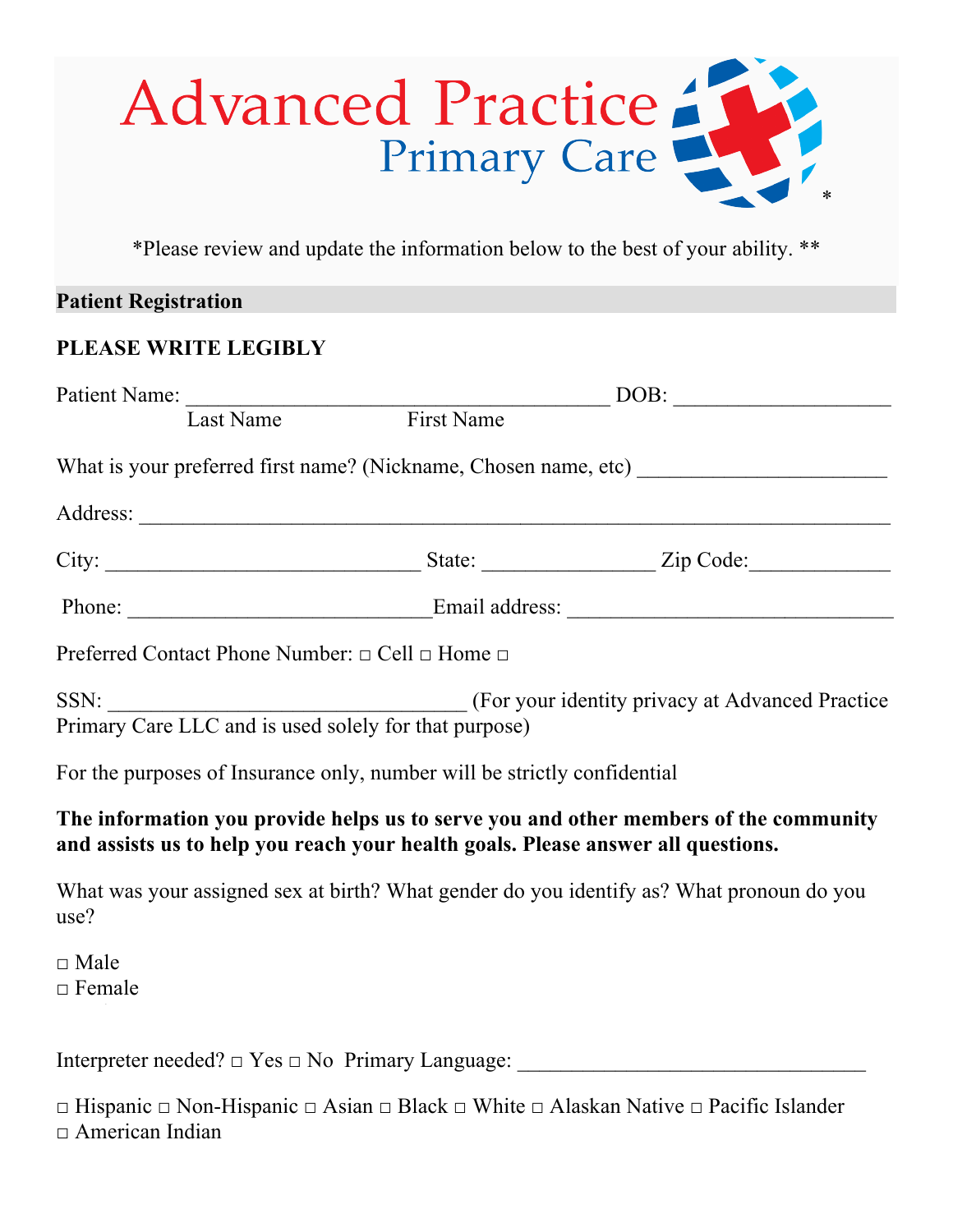Homeless Status?  $\Box$  Not Homeless  $\Box$  Homeless  $\Box$  At Risk  $\Box$  Transitional Housing  $\Box$  Living in Shelter

| Employment Status (Check one): $\Box$ Full Time $\Box$ Not Employed $\Box$ Part Time $\Box$ Retired                                    |                                                                                                            |  |  |  |  |  |
|----------------------------------------------------------------------------------------------------------------------------------------|------------------------------------------------------------------------------------------------------------|--|--|--|--|--|
|                                                                                                                                        | $\Box$ Seasonal $\Box$ Self-Employed $\Box$ Student (Full Time) $\Box$ Student (Part Time) $\Box$ Seasonal |  |  |  |  |  |
| $\Box$ Migrant $\Box$ Neither                                                                                                          |                                                                                                            |  |  |  |  |  |
| Are you a US Veteran? $\Box$ Yes $\Box$ No                                                                                             |                                                                                                            |  |  |  |  |  |
|                                                                                                                                        | Primary Care Provider (PCP) Information (Please select one of the following):                              |  |  |  |  |  |
|                                                                                                                                        | $\Box$ I wish to establish Primary Care with Advanced Practice Primary Care LLC                            |  |  |  |  |  |
|                                                                                                                                        | $\Box$ I see Advanced Practice Primary Care as Adjunctive/Additional Care only:                            |  |  |  |  |  |
|                                                                                                                                        |                                                                                                            |  |  |  |  |  |
| $\Box$ I do not have a Primary Care Physician and do not wish to establish Primary Care with<br><b>Advanced Practice Primary Care.</b> |                                                                                                            |  |  |  |  |  |
|                                                                                                                                        |                                                                                                            |  |  |  |  |  |
|                                                                                                                                        |                                                                                                            |  |  |  |  |  |
|                                                                                                                                        |                                                                                                            |  |  |  |  |  |
| Guarantor (Person who is financially responsible for the account):                                                                     |                                                                                                            |  |  |  |  |  |
|                                                                                                                                        |                                                                                                            |  |  |  |  |  |
|                                                                                                                                        | State: Zip: Social Security Number: Gender: 0 M O F                                                        |  |  |  |  |  |
|                                                                                                                                        | DOB: Guarantor Primary Language: CODB:                                                                     |  |  |  |  |  |
|                                                                                                                                        |                                                                                                            |  |  |  |  |  |

Advanced Primary Care Department requires that *all* insurance coverage be pre-verified (7 business days) before we are able to bill for you. If this process has not been completed ahead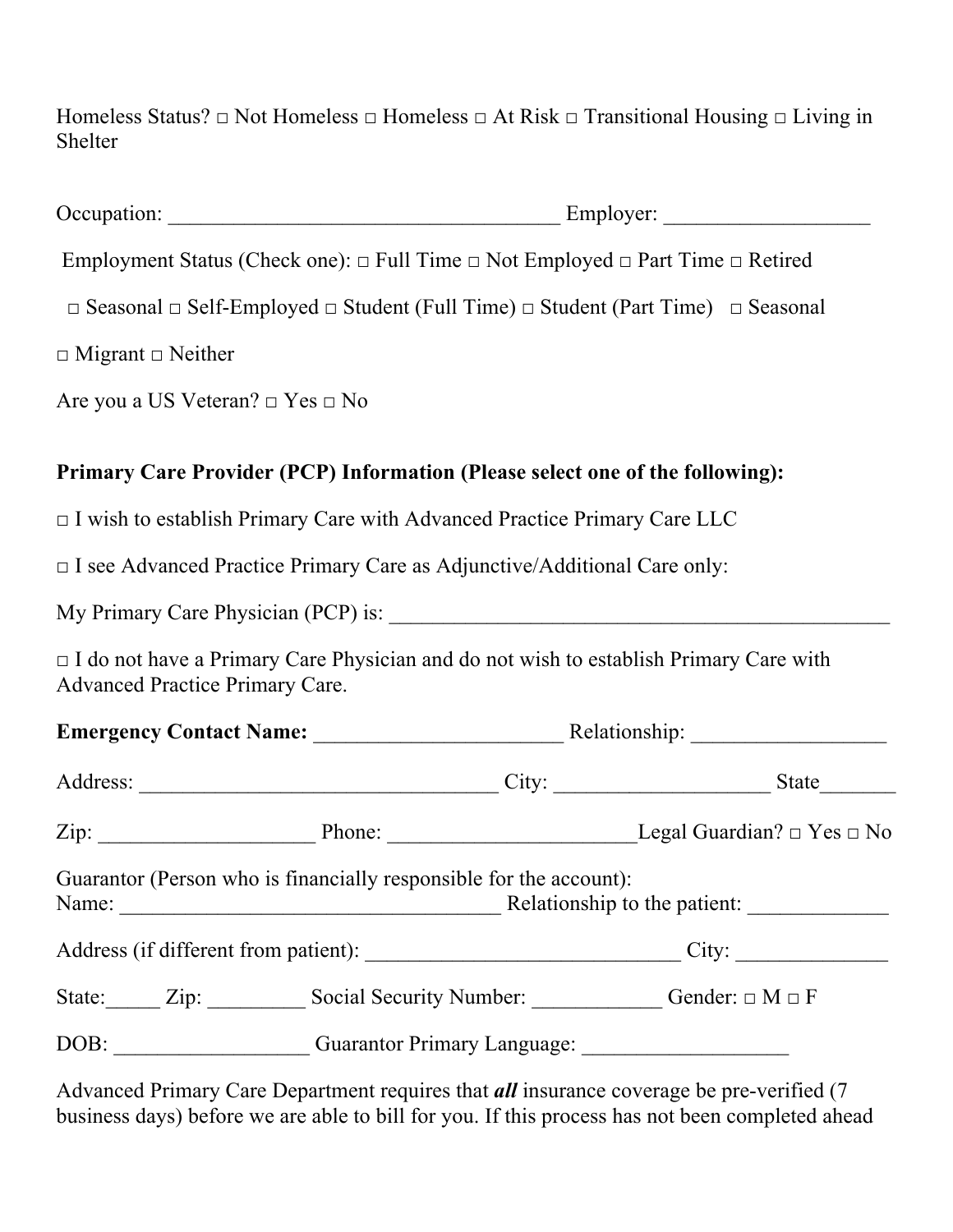of your appointment time, we will provide documentation of your visit to submit to your insurance company. You will be given any applicable discount for your office visit.

## **Please provide your insurance information below:**

|                                                                                                                 |  | Insurance Company:                                                              |  |  |  |
|-----------------------------------------------------------------------------------------------------------------|--|---------------------------------------------------------------------------------|--|--|--|
|                                                                                                                 |  |                                                                                 |  |  |  |
|                                                                                                                 |  | Subscriber Name (if other than patient): DOB: DOB:                              |  |  |  |
|                                                                                                                 |  | Member ID $\#$ Group $\#$ Group $\#$ Subscriber ID $\#$                         |  |  |  |
|                                                                                                                 |  | **Please be prepared to present your insurance card at check-in at each visit** |  |  |  |
| I authorize the following individual(s) to arrange appointments at Advanced Practice<br><b>Primary Care LLC</b> |  |                                                                                 |  |  |  |
|                                                                                                                 |  |                                                                                 |  |  |  |
|                                                                                                                 |  | Name: DOB: Relationship to Patient:                                             |  |  |  |
| To the best of my knowledge the above information is complete and accurate.                                     |  |                                                                                 |  |  |  |
| Signed<br><u>Signed</u>                                                                                         |  | Date:                                                                           |  |  |  |
| **Please sign and date each item below**                                                                        |  |                                                                                 |  |  |  |

# **ACKNOWLEDGEMENT AND AUTHORIZATION:**

 **I have read and understand the HIPAA/Privacy Policy for Advanced Practice Primary Care LLC**

| <b>Signed</b><br>Date: |  |
|------------------------|--|
|------------------------|--|

 **I hereby assign my insurance benefits to be paid directly to the healthcare provider**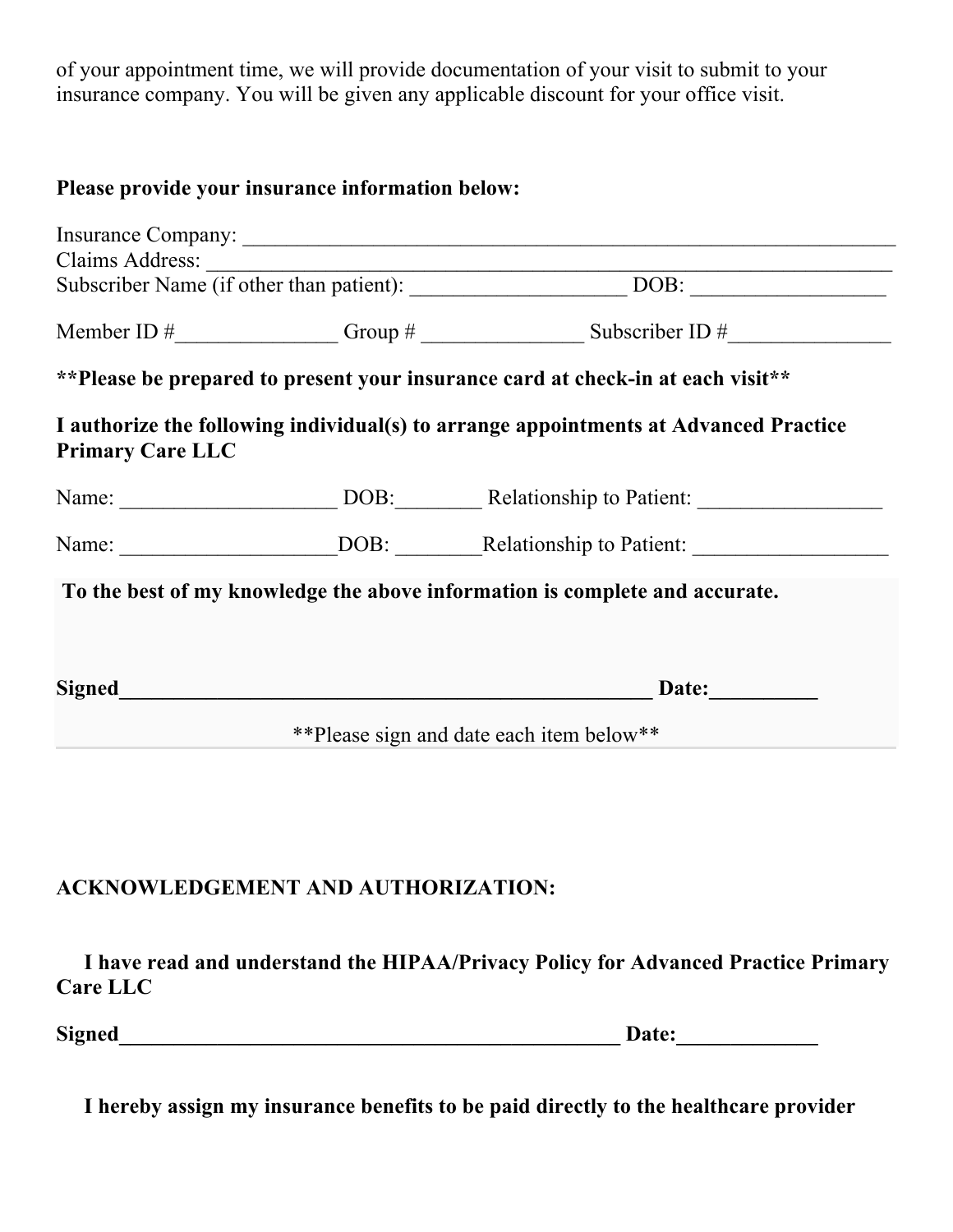| ngnet<br>. . |  |
|--------------|--|
|              |  |

| required to process my claim | I authorize Advanced Practice Primary Care LLC to release medical information                                                                               |
|------------------------------|-------------------------------------------------------------------------------------------------------------------------------------------------------------|
|                              |                                                                                                                                                             |
| <b>LLC</b>                   | I have read and understand the Financial Policy for Advanced Practice Primary Care                                                                          |
|                              |                                                                                                                                                             |
| medication history           | I authorize Advanced Practice Primary Care LLC to obtain/have access to my                                                                                  |
|                              | Signed <b>Example 20</b> Date: <u> Date: Date: University</u>                                                                                               |
|                              | I authorize my provider's office to contact me by mobile phone                                                                                              |
|                              |                                                                                                                                                             |
| П.                           | I have read, understand, and agree to the controlled substance contract for any<br>controlled substances that may be prescribed to me now or in the future. |
|                              |                                                                                                                                                             |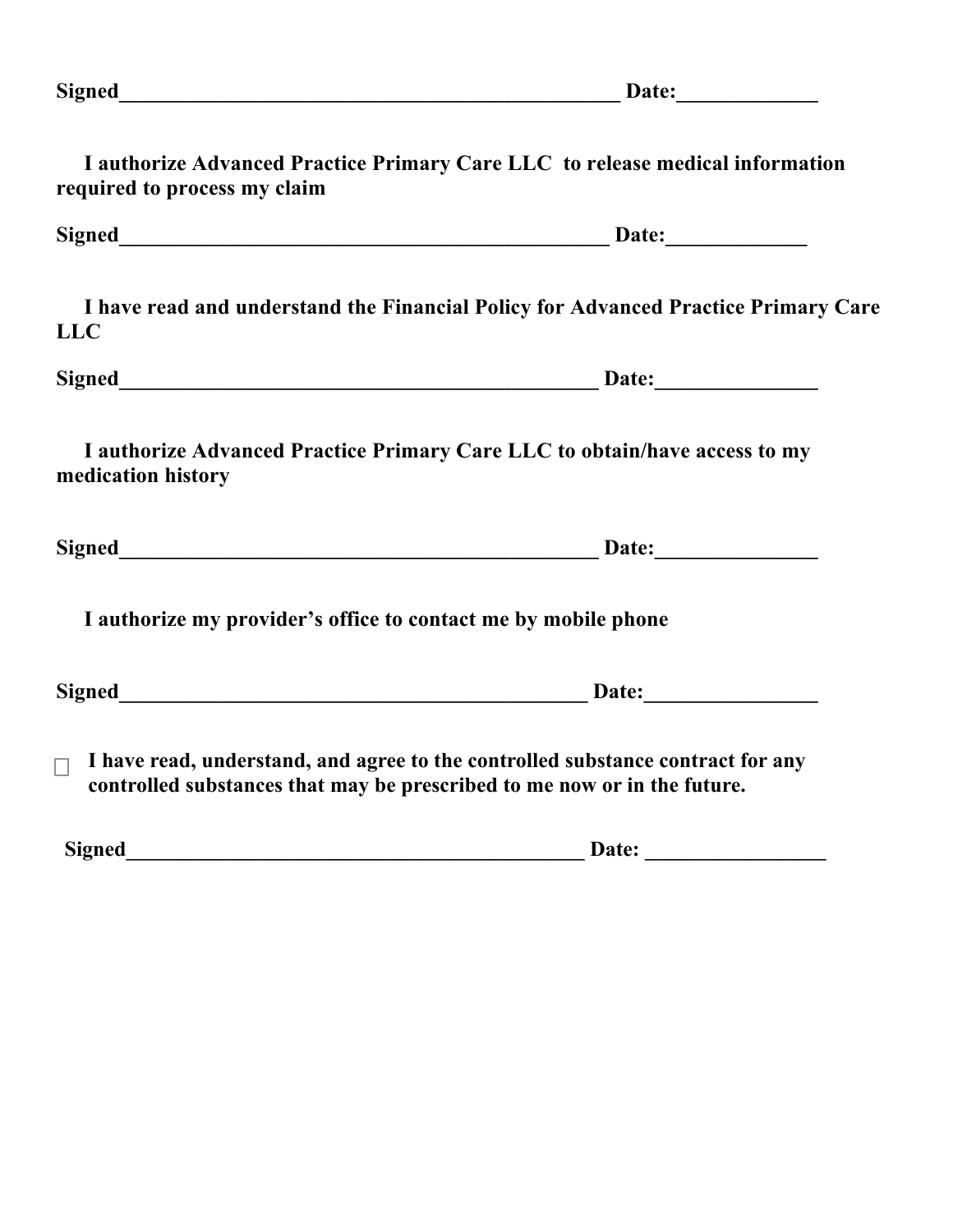

#### **HIPAA Privacy and Release of Information Authorization**

Patient Name: Patient DOB:

I, \_\_\_\_\_\_\_\_\_\_\_\_\_\_\_\_hereby authorize Advanced Practice Primary Care and its affiliates, its employees and agents, to use and disclose protected health information (e.g., information relating to the diagnosis, treatment, claims payment, and health care services provided or to be provided to me and which identifies my name, address, social security number, Member ID number) for the purpose of helping me to resolve claims and health benefit coverage issues.

I understand that any personal health information or other information released to the person or organization identified above may be subject to re-disclosure by such person/organization and may no longer be protected by applicable federal and state privacy laws.

I understand that I have a right to revoke this authorization by providing written notice to. However, this authorization may not be revoked if, it's employees or agents have taken action on this authorization prior to receiving my written notice. I also understand that I have a right to have a copy of this authorization.

I understand that information used or disclosed pursuant to this authorization may be disclosed by the recipient and may no longer be protected by federal or state law.

I further understand that this authorization is voluntary and that I may refuse to sign this authorization. My refusal to sign will not affect my eligibility for benefits or enrollment or payment for or coverage of services.

I have been advised of this practice's Privacy Practices, Release of Billing Information policy, Assignment of Benefits policy, and grant the practice Medication History Authority.

If applicable, Legal Representatives sign below:

By signing this form, I represent that I am the legal representative of the Member identified above and will provide written proof (e.g., Power of Attorney, living will, guardianship papers, etc.) that I am legally authorized to act on the Member's behalf with respect to this authorization form.

Patient Printed Name Date

Patient Signature

775-683-8239 Pauline.stoltzner@APprimarycare.com 网 APprimarycare.com 6630 S. McCarran Blvd #A12, Reno NV 89509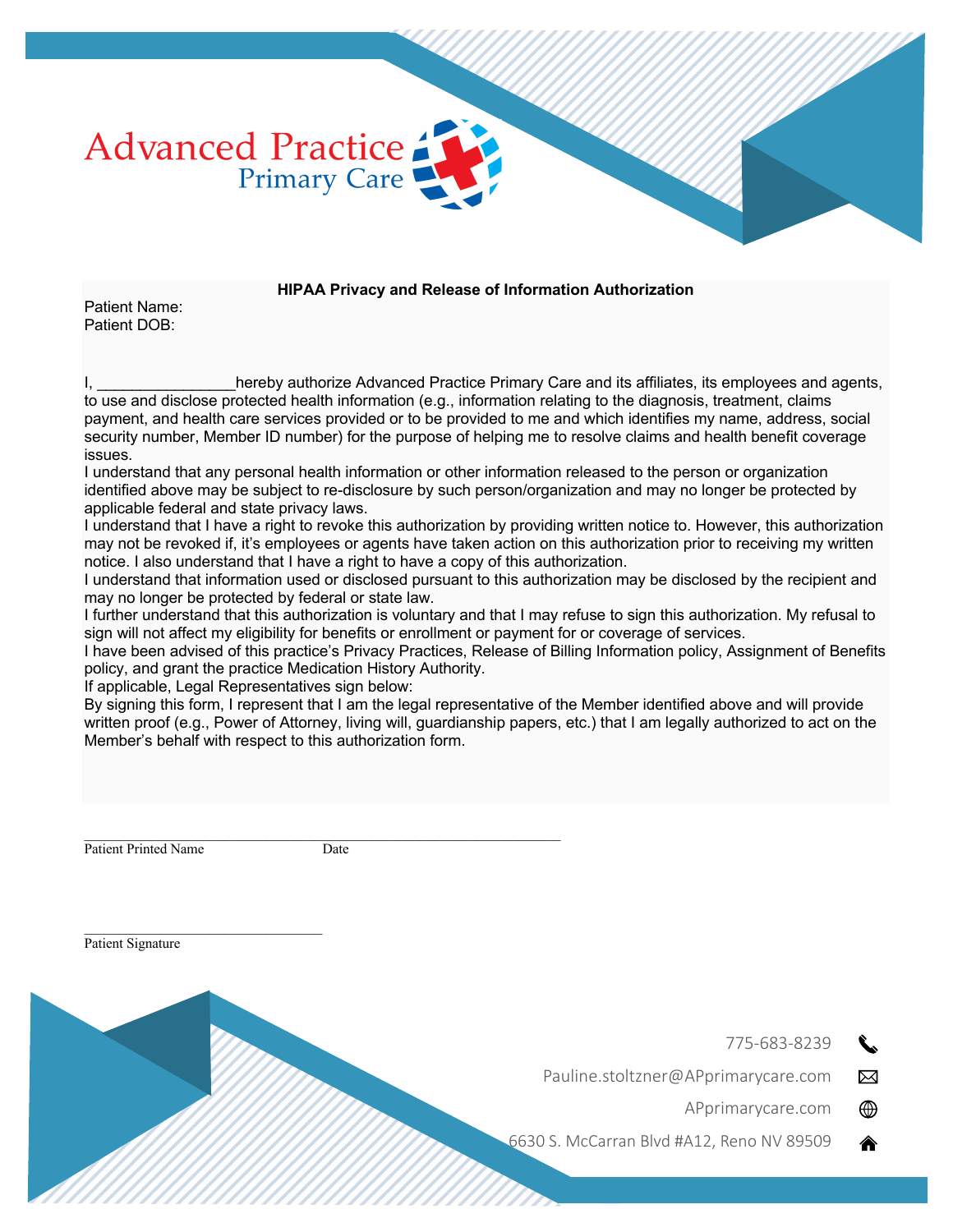## **INTERNAL MEDICINE HEALTH HISTORY QUESTIONNAIRE**

Your answers on this form will help your health care provider better understand your medical concerns and conditions. If you are uncomfortable with any question, do not answer it. If you cannot remember specific details, please approximate. Add any notes you think are important. ALL QUESTIONS CONTAINED IN THIS QUESTIONNAIRE ARE OPTIONAL AND WILL BE KEPT STRICTLY CONFIDENTIAL.

| Main reason for today's visit: |  |
|--------------------------------|--|
| Other concerns:                |  |

#### **ALLERGIES**

**List anything that you are allergic to (medications, food, bee stings, etc.) and how each affects you.** ALLERGY **REACTION** 

#### **FAVORITE PHARMACY MEDICATIONS**

#### Please list all the medications you are taking. Include prescribed drugs and over-the-counter drugs, such **as vitamins and inhalers.**

| <b>DRUG NAME</b> | <b>STRENGTH</b> | <b>FREQUENCY TAKEN</b>                                      |
|------------------|-----------------|-------------------------------------------------------------|
|                  |                 |                                                             |
|                  |                 |                                                             |
| 3.               |                 |                                                             |
| 4.               |                 |                                                             |
|                  |                 |                                                             |
|                  |                 | 6.                                                          |
|                  |                 |                                                             |
| 8.               |                 |                                                             |
| 9.               |                 | <u> 1989 - Johann Stoff, amerikansk politiker (d. 1989)</u> |
| 10.              |                 |                                                             |

#### **IMMUNIZATION HISTORY**

#### **Immunizations and most recent date:**

| Date: |                     | Date:                                                                                                                                               |
|-------|---------------------|-----------------------------------------------------------------------------------------------------------------------------------------------------|
| Date: |                     |                                                                                                                                                     |
| Date: | $\square$ Pneumonia | Date:                                                                                                                                               |
| Date: |                     | Date:                                                                                                                                               |
| Date: | □ Tetanus           | Date:                                                                                                                                               |
|       |                     | Date:                                                                                                                                               |
|       |                     | $\Box$ Meningococcus<br>$\Box$ MMR (Measles, Mumps, Rubella) Date:<br>$\Box$ Tdap ( <i>Tetanus and pertussis</i> )<br>$\square$ Zostavax (Shingles) |

#### **(WOMEN ONLY) OBSETRIC AND GYNECOLOGICAL HISTORY**

| Last PAP Smear | Date | $\Box$ Abnormal |
|----------------|------|-----------------|
|----------------|------|-----------------|

Last Mammogram Date \_\_\_\_\_\_\_\_\_\_\_ □ Abnormal □ Heavy periods

 $\square$  Bleeding between periods

 $\Box$  Extreme menstrual pain

Age of first menstrual period:

Date of last menstrual period or age of menopause:  $\mathcal{L}$  , we have the set of the set of the set of the set of the set of the set of the set of the set of the set of the set of the set of the set of the set of the set of the set of the set of the set of the set of the

- $\Box$  Vaginal itching, burning, or discharge
- $\Box$  Wake in the night to go to the bathroom

 $\mathcal{L}_\text{max}$  and  $\mathcal{L}_\text{max}$  and  $\mathcal{L}_\text{max}$  and  $\mathcal{L}_\text{max}$  $\mathcal{L}_\text{max}$  and  $\mathcal{L}_\text{max}$  and  $\mathcal{L}_\text{max}$  and  $\mathcal{L}_\text{max}$  $\mathcal{L}_\text{max}$  and  $\mathcal{L}_\text{max}$  and  $\mathcal{L}_\text{max}$  and  $\mathcal{L}_\text{max}$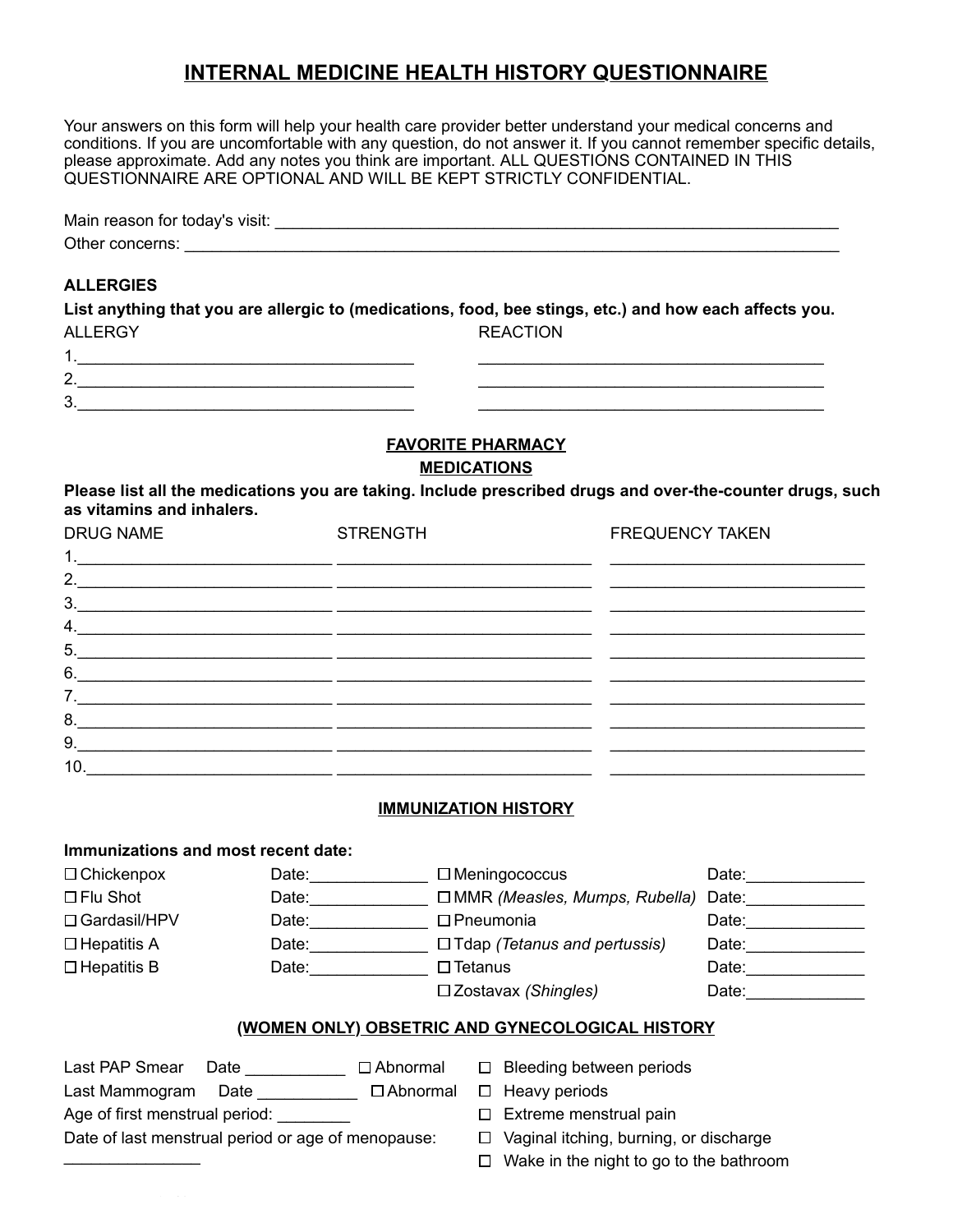|                          | Number of pregnancies: _______                   |               | births: $\_\_$                                         |                                           | $\Box$ Hot flashes               |         |                                                        |
|--------------------------|--------------------------------------------------|---------------|--------------------------------------------------------|-------------------------------------------|----------------------------------|---------|--------------------------------------------------------|
|                          | miscarriages: ______                             |               | abortions: ________________                            | Breast lump or nipple discharge<br>$\Box$ |                                  |         |                                                        |
| $\Box$ Cesarean sections |                                                  |               | If yes, then number: $\frac{1}{2}$<br>$\Box$           |                                           | Painful intercourse              |         |                                                        |
|                          |                                                  |               |                                                        | $\Box$                                    | Sexually active                  |         |                                                        |
|                          |                                                  |               |                                                        |                                           |                                  |         | Current sexual partner is $\Box$ Female $\Box$<br>Male |
|                          |                                                  |               |                                                        |                                           |                                  |         | Do you use condoms $\Box$ Yes $\Box$ No                |
|                          |                                                  |               |                                                        |                                           | Other Birth control method used: |         |                                                        |
|                          |                                                  |               |                                                        |                                           |                                  |         |                                                        |
|                          |                                                  |               |                                                        |                                           |                                  |         | $\Box$ Interested in being screened for STD's          |
|                          |                                                  |               | <b>PAST MEDICAL HISTORY</b>                            |                                           |                                  |         |                                                        |
|                          | Please check all that apply:                     |               |                                                        |                                           |                                  |         |                                                        |
|                          | □ Abuse/Domestic Violence                        |               | $\Box$ Developmental or Behavioral<br><b>Disorders</b> |                                           |                                  |         | $\Box$ Infertility                                     |
| ப                        | Acid Reflux (GERD)                               |               | $\Box$ Diabetes - Insulin                              |                                           |                                  |         | □ Kidney Disease                                       |
| $\Box$                   | ADD/ADHD                                         |               |                                                        |                                           |                                  |         | □ Kidney Stones                                        |
| $\Box$                   | Allergies/Hayfever                               | $\Box$        | Diabetes - Non-Insulin                                 |                                           |                                  |         | □ Leg/Foot Ulcers                                      |
|                          | $\Box$ Anemia                                    | $\mathcal{L}$ | Dialysis                                               |                                           |                                  |         | $\Box$ Lung Disease                                    |
|                          | $\Box$ Anesthesia Complications                  |               | □ Difficulty Swallowing                                |                                           |                                  |         | □ Liver Disease                                        |
|                          | □ Anxiety Disorder                               | $\Box$        | <b>Diverticulitis</b>                                  |                                           |                                  | $\Box$  | Meniere's disease                                      |
| □                        | Arthritis                                        | $\Box$        | Ear or Hearing Problems                                |                                           |                                  | $\Box$  | <b>Mental Disorder</b>                                 |
|                          | $\Box$ Asthma                                    | $\Box$        | <b>Eating Disorder</b>                                 |                                           |                                  |         | $\Box$ Mental Illness                                  |
|                          | $\Box$ Autism Spectrum Disorder (ASD) $\Box$     |               | Eczema                                                 |                                           |                                  |         | $\Box$ MRSA exposure                                   |
|                          | $\Box$ Back Injury                               |               | Endometriosis                                          |                                           |                                  | Ш       | Muscle, Joint, or Bone Problems                        |
|                          | $\Box$ Bedwetting                                |               | Fibromyalgia                                           |                                           |                                  |         | $\Box$ Obesity                                         |
|                          | $\Box$ Birth Defects or Inherited Disease $\Box$ |               | <b>GI Problems</b>                                     |                                           |                                  |         | $\Box$ Osteoporosis                                    |
|                          | □ Bladder or Kidney Problems                     | $\Box$        | Gout                                                   |                                           |                                  | $\Box$  | <b>Ovarian Cancer</b>                                  |
|                          | □ Bleeding Disorder                              | $\Box$        | Has Pacemaker                                          |                                           |                                  | $\Box$  | Overactive Thyroid                                     |
|                          | $\Box$ Blood Clots (or DVT)                      |               | □ Head Injury/Concussion                               |                                           |                                  | $\Box$  | Polio                                                  |
|                          | $\Box$ Blood Diseases                            |               | $\Box$ Head Trauma/Injury                              |                                           |                                  |         | $\square$ Polyps                                       |
| $\Box$                   | <b>Blood Transfusion</b>                         |               | $\Box$ Headaches                                       |                                           |                                  |         | □ Pre-Eclampsia                                        |
| □                        | <b>Breast Cancer</b>                             | $\Box$        | <b>Heart Attack</b>                                    |                                           |                                  |         | □ Pulmonary Embolism                                   |
| □                        | <b>Breast Problem</b>                            | $\Box$        | <b>Heart Disease</b>                                   |                                           |                                  | $\Box$  | <b>Reflux or Ulcers</b>                                |
|                          | $\Box$ Cancer                                    | ⊔             | <b>Heart Murmur</b>                                    |                                           |                                  |         | □ Seizures/Epilepsy                                    |
|                          | □ Chicken Pox                                    | $\Box$        | <b>Heart Problems</b>                                  |                                           |                                  | $\Box$  | <b>Skin Problems</b>                                   |
| □                        | <b>Chronic Ear Infections</b>                    |               | Hiatal Hernia or Reflux Disease                        |                                           |                                  | $\Box$  | Stroke                                                 |
| □                        | Claustrophobic                                   |               | <b>HIV or AIDS</b>                                     |                                           |                                  | U       | Substance Abuse                                        |
| $\Box$                   | <b>Congenital Anomalies</b>                      | ⊔             | <b>High Cholesterol</b>                                |                                           |                                  | ப       | Thrombophilias                                         |
| ⊔                        | Congestive Heart Failure (CHF)                   | ⊔             | <b>High Blood Pressure</b>                             |                                           |                                  | ப       | <b>Thyroid Problems</b>                                |
| ப                        | Constipation                                     |               | <b>Hospital Admission Other Than</b>                   |                                           |                                  | $\perp$ | Tuberculosis                                           |
| ப                        | <b>COPD</b>                                      | Birth         |                                                        |                                           |                                  | $\Box$  | Varicosities                                           |
| ⊔                        | <b>Coronary Artery Disease</b>                   |               | Hospitalizations                                       |                                           |                                  |         | $\Box$ Vision or Eye Problems                          |
| ப                        | Depression                                       | ப             | Hypertension                                           |                                           |                                  | ப       | Other                                                  |
|                          |                                                  | ப             | Hyperthyroidism                                        |                                           |                                  |         |                                                        |
|                          |                                                  |               | Hypothyroidism                                         |                                           |                                  |         |                                                        |
|                          |                                                  |               |                                                        |                                           |                                  |         |                                                        |
|                          |                                                  |               | <b>PAST SURGICAL HISTORY</b>                           |                                           |                                  |         |                                                        |

| <b>SURGERY</b> | <b>REASON</b> | <b>YEAR</b> | <b>HOSPITAL</b> |  |
|----------------|---------------|-------------|-----------------|--|
| ◢              |               |             |                 |  |
| 4              |               |             |                 |  |
| 3.             |               |             |                 |  |
| 4.             |               |             |                 |  |

# **FAMILY HEALTH HISTORY**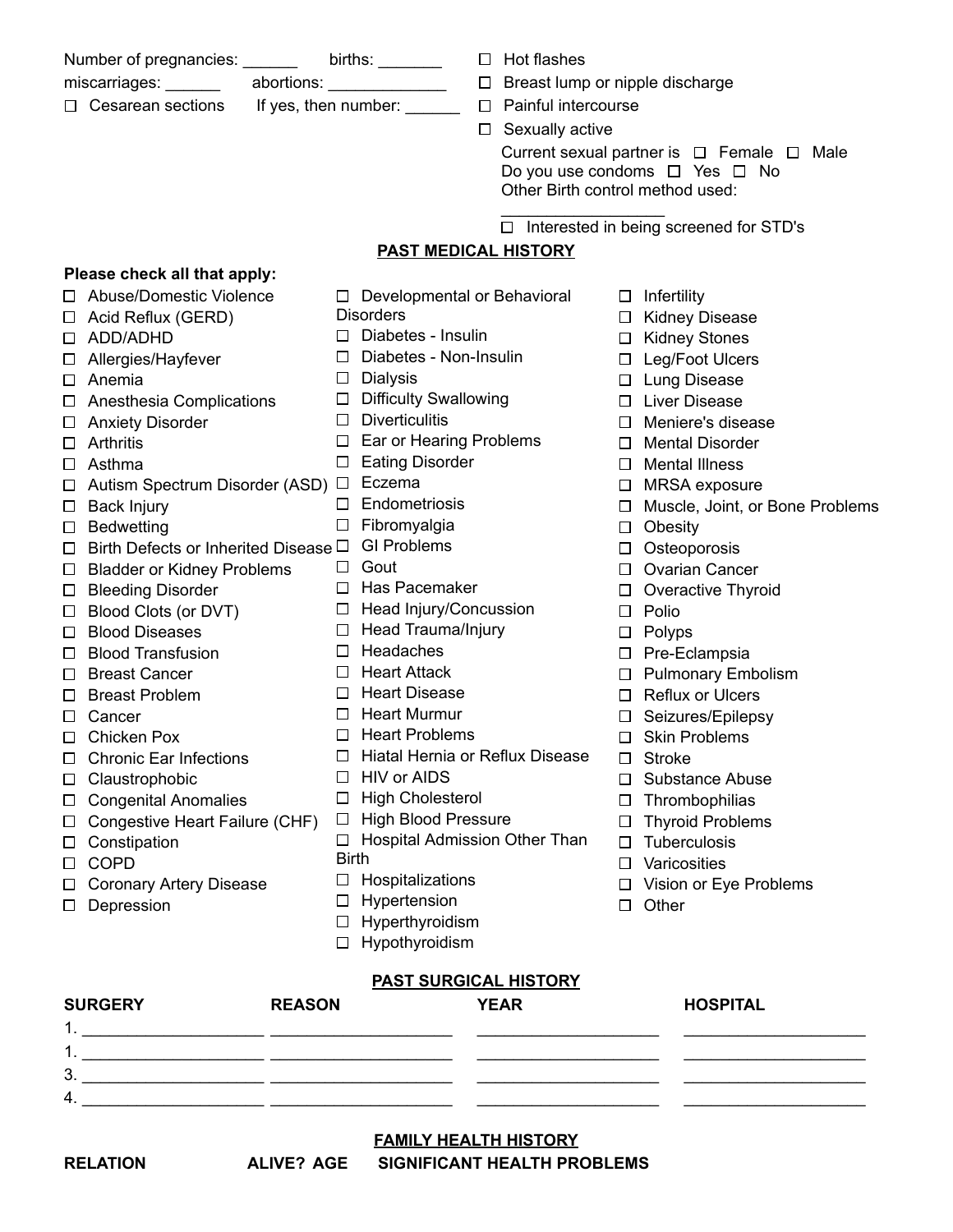| Grandmother(maternal) Y/N                                                                                                                      | $\Box$ Alcoholism $\Box$ Arthritis $\Box$ Depression $\Box$ Cancer $\Box$<br>Diabetes $\Box$ Genetic disease                                                                                                                                                                                                |
|------------------------------------------------------------------------------------------------------------------------------------------------|-------------------------------------------------------------------------------------------------------------------------------------------------------------------------------------------------------------------------------------------------------------------------------------------------------------|
| Grandfather(maternal) Y/N                                                                                                                      | □ Hypertension □ Osteoporosis □ Stroke<br>$\Box$ Heart disease<br>$\Box$ Alcoholism $\Box$ Arthritis $\Box$ Depression $\Box$ Cancer $\Box$<br>Diabetes $\Box$ Genetic disease                                                                                                                              |
| Grandmother(paternal) Y/N                                                                                                                      | $\Box$ Heart disease<br>$\Box$ Hypertension $\Box$ Osteoporosis $\Box$ Stroke<br>$\Box$ Alcoholism $\Box$ Arthritis $\Box$ Depression $\Box$ Cancer $\Box$<br>Diabetes $\Box$ Genetic disease                                                                                                               |
| Grandfather(paternal)<br>Y/N                                                                                                                   | $\Box$ Heart disease $\Box$ Hypertension $\Box$ Osteoporosis $\Box$ Stroke<br>$\Box$ Alcoholism $\Box$ Arthritis $\Box$ Depression $\Box$ Cancer $\Box$<br>Diabetes $\Box$ Genetic disease                                                                                                                  |
| <b>Father</b><br>Y/N                                                                                                                           | $\Box$ Hypertension $\Box$ Osteoporosis $\Box$ Stroke<br>$\Box$ Heart disease<br>$\Box$ Alcoholism $\Box$ Arthritis $\Box$ Depression $\Box$ Cancer $\Box$<br>Diabetes $\Box$ Genetic disease                                                                                                               |
| <b>Mother</b><br>Y/N                                                                                                                           | $\Box$ Heart disease $\Box$ Hypertension $\Box$ Osteoporosis $\Box$ Stroke<br>$\Box$ Alcoholism $\Box$ Arthritis $\Box$ Depression $\Box$ Cancer $\Box$<br>Diabetes $\Box$ Genetic disease                                                                                                                  |
| <b>Brother/Sister</b><br>Y/N                                                                                                                   | $\Box$ Hypertension $\Box$ Osteoporosis $\Box$ Stroke<br>$\Box$ Heart disease<br>$\Box$ Alcoholism $\Box$ Arthritis $\Box$ Depression $\Box$ Cancer $\Box$<br>Diabetes $\Box$ Genetic disease                                                                                                               |
| <b>Brother/Sister</b><br>Y/N                                                                                                                   | $\Box$ Heart disease $\Box$ Hypertension $\Box$ Osteoporosis $\Box$ Stroke<br>$\Box$ Alcoholism $\Box$ Arthritis $\Box$ Depression $\Box$ Cancer $\Box$<br>Diabetes $\Box$ Genetic disease                                                                                                                  |
| Y/N<br>Other:                                                                                                                                  | $\Box$ Hypertension $\Box$ Osteoporosis $\Box$ Stroke<br>$\Box$ Heart disease<br>$\Box$ Alcoholism $\Box$ Arthritis $\Box$ Depression $\Box$ Cancer $\Box$<br>Diabetes □ Genetic disease<br>$\Box$ Stroke                                                                                                   |
|                                                                                                                                                | $\Box$ Osteoporosis<br>$\Box$ Heart disease $\Box$ Hypertension<br><b>SOCIAL HISTORY</b>                                                                                                                                                                                                                    |
| <b>Education</b> $\Box$ Less than 8th grade<br>$\Box$ High school<br>$\square$ 2 year college<br>$\Box$ 4 year college<br>$\Box$ Post graduate | Caffeine $\square$ None<br>$\Box$ Occasional<br>If not currently, did you ever<br>use tobacco? □ Yes □ No<br>$\Box$ Moderate $\Box$ Heavy<br>$\Box$ Cigarettes - pks./day<br># of cups/cans per day? ____<br>$\Box$ Chew - $\Box$ /day<br>Alcohol Do you drink alcohol?<br>□ Cigars - _____/day             |
| <b>Marital Status</b> $\Box$ Married $\Box$ Single<br>$\Box$ Divorced $\Box$ Separated $\Box$<br>Widowed<br>$\Box$ Domestic partner            | $\square$ No<br>$\Box$ Yes<br>$\square$ # of years ____<br>Or year quit<br>If so, how often?<br>$\Box$ Occasionally $\Box$ < 3 times a week Drugs Do you currently use<br>recreational or street drugs?<br>$\square$ > 3 times a week<br>$\Box$ Yes $\Box$ No<br>How many drinks per week?<br>If yes, list: |
| <b>Exercise</b> $\Box$ None (No exercise)<br>□ Occasional exercise<br>Level<br>$\Box$ Moderate exercise<br>$\Box$ High level exercise          | Tobacco Do you use tobacco?<br>$\square$ No<br>$\square$ Yes                                                                                                                                                                                                                                                |

#### **REVIEW OF SYSTEMS**

| Please check all that      | <b>Ears/Nose/Mouth/Throat</b>     | Genitourinary                       | Neurological               |
|----------------------------|-----------------------------------|-------------------------------------|----------------------------|
| apply:                     | $\Box$ Bleeding Gums              | $\Box$ Blood in Urine               | $\Box$ Dizziness           |
| Allergic/Immunologic       | √ <sup>□</sup> Difficulty Hearing | <sub>I</sub>  □Difficulty Urinating | ⊤ <sup>[□</sup> Fainting   |
| $ \Box $ Frequent Sneezing | $\Box$ Dizziness                  | $\Box$ Incomplete Emptying          | $\Box$ Headaches           |
| $\Box$ Hives               | $\Box$ Dry Mouth                  | $\Box$ Increased Urinary            | <sub></sub>  □ Memory Loss |
| $\Box$ Itching             | $\Box$ Ear Pain                   | Frequency                           | ,  □ Migraines             |
| <b>D</b> Runny Nose        |                                   | $\Box$ Urinary Loss of Control      | ⊡                          |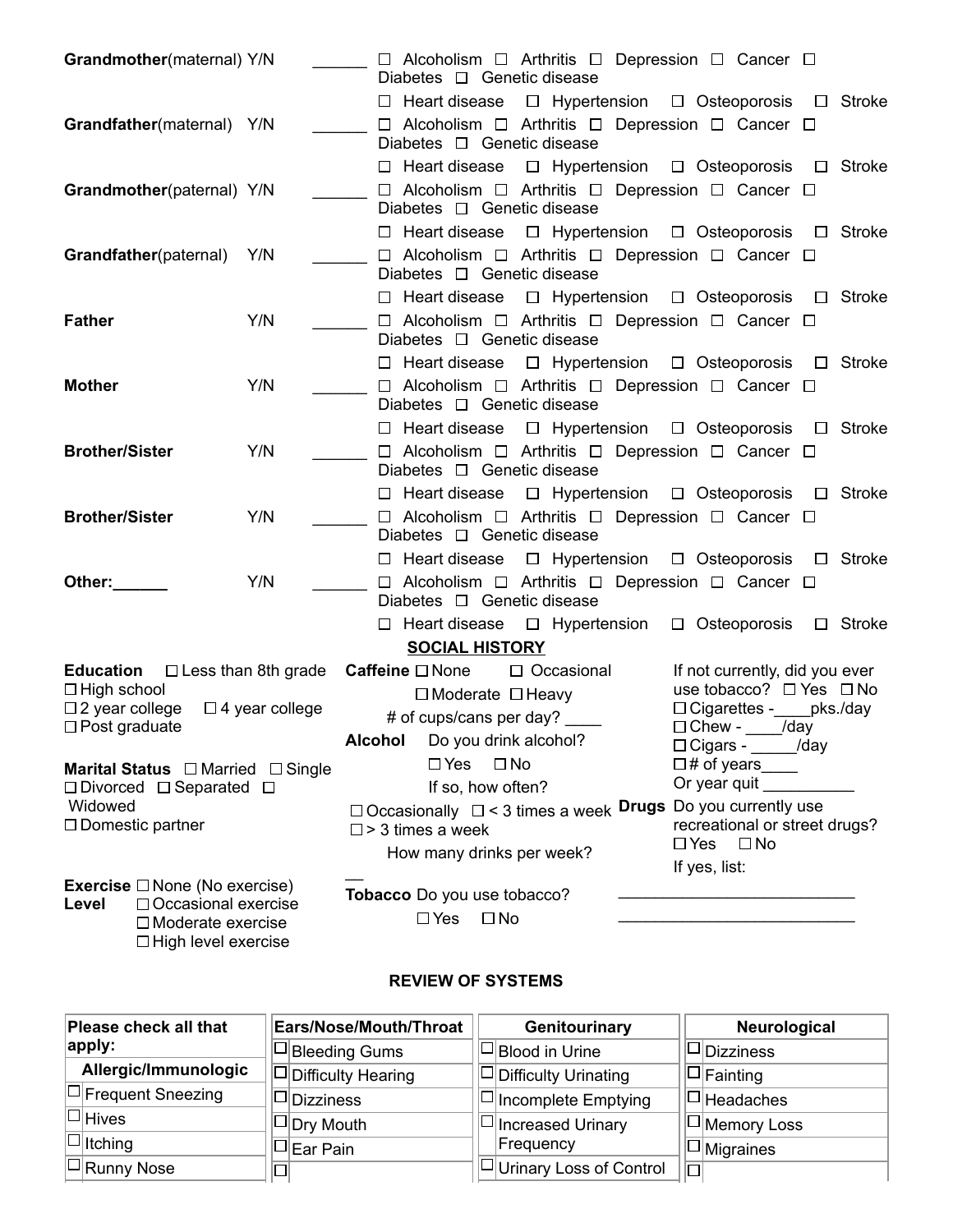| $\Box$ Sinus Pressure                          | <b>Frequent Infections</b>  | Hematologic/Lymphatic       | Numbness            |
|------------------------------------------------|-----------------------------|-----------------------------|---------------------|
| <b>Cardiovascular</b>                          | $\Box$ Frequent Nosebleeds  | Easy Bruising/Bleeding      | Restless Legs       |
| $\square$ Arm Pain on Exertion                 | □Hoarseness                 | Swollen Glands<br>ப         | $\Box$ Seizures     |
| Chest Pain on Exertion                         | $\Box$ Mouth Breathing      | <b>Integumentary (Skin)</b> | $\square$ Weakness  |
| Chest                                          | $\Box$ Mouth Ulcers         | Changes in Moles            | <b>Psychiatric</b>  |
| Heaviness/Pressure on                          | $\Box$ Nose/Sinus Problems  | Dry Skin                    | □ Alcohol Overuse   |
| Exertion                                       | Ringing in Ears             | Eczema<br>□                 | □ Anxiety/Stress    |
| <b>Irregular Heart Beats</b><br>(Palpitations) | <b>Endocrine</b>            | □<br>Growth/Lesions         | Depression          |
| Known Heart Murmur                             | Fatigue                     | $\Box$<br>Itching           | Do Not Feel Safe in |
| Light-headed on                                | Increased                   | ⊡<br>Jaundice (Yellow       | Relationship        |
| Standing                                       | Thirst/Hunger/Urination     | Skin/Eyes)                  | <sup>l</sup> Mania  |
| Shortness of Breath                            | <b>Gastrointestinal</b>     | ⊔<br>Rash                   | Sleep Problems      |
| When Lying Down                                | □ Abdominal Pain            | <b>Musculoskeletal</b>      | <b>Respiratory</b>  |
| Shortness of Breath                            | <b>Black or Tarry Stool</b> | <b>Back Pain</b>            | $\Box$ Cough        |
| When Walking                                   | <b>Blood in Stool</b>       | Joint Pain                  | Coughing Up Blood   |
| Swelling (edema)                               | Change in Appetite          | Muscle Aches                | Shortness of Breath |
| <b>Constitutional</b>                          | $\Box$ Frequent Indigestion | Muscle Weakness<br>ப        | Sleep Apnea         |
| <b>Exercise Intolerance</b>                    | Hemorrhoids                 |                             | Snoring             |
| Fatigue                                        | <b>Trouble Swallowing</b>   |                             | Wheezing            |
| Fever                                          | $\square$ Vomiting          |                             |                     |
| Weight Gain (<br>lbs)                          | □ Vomiting Blood            |                             |                     |
| Weight Loss (<br>lbs)                          |                             |                             |                     |
| <b>Eyes</b>                                    |                             |                             |                     |
| Dry Eyes                                       |                             |                             |                     |
| Irritation                                     |                             |                             |                     |
| Vision Change                                  |                             |                             |                     |
| Date of Last                                   |                             |                             |                     |
| Exam:                                          |                             |                             |                     |

Please add any other information about your health that you would like your provider to know here:

Parent, Guardian, or Caregiver Signature

\_\_\_\_\_\_\_\_\_\_\_\_\_\_\_\_\_\_\_\_\_\_\_\_\_\_\_\_\_\_\_\_\_\_\_\_\_\_\_

Date

\_\_\_\_\_\_\_\_\_\_\_\_\_\_\_\_\_\_\_\_\_\_\_\_\_\_\_\_\_\_\_\_\_\_\_\_\_\_\_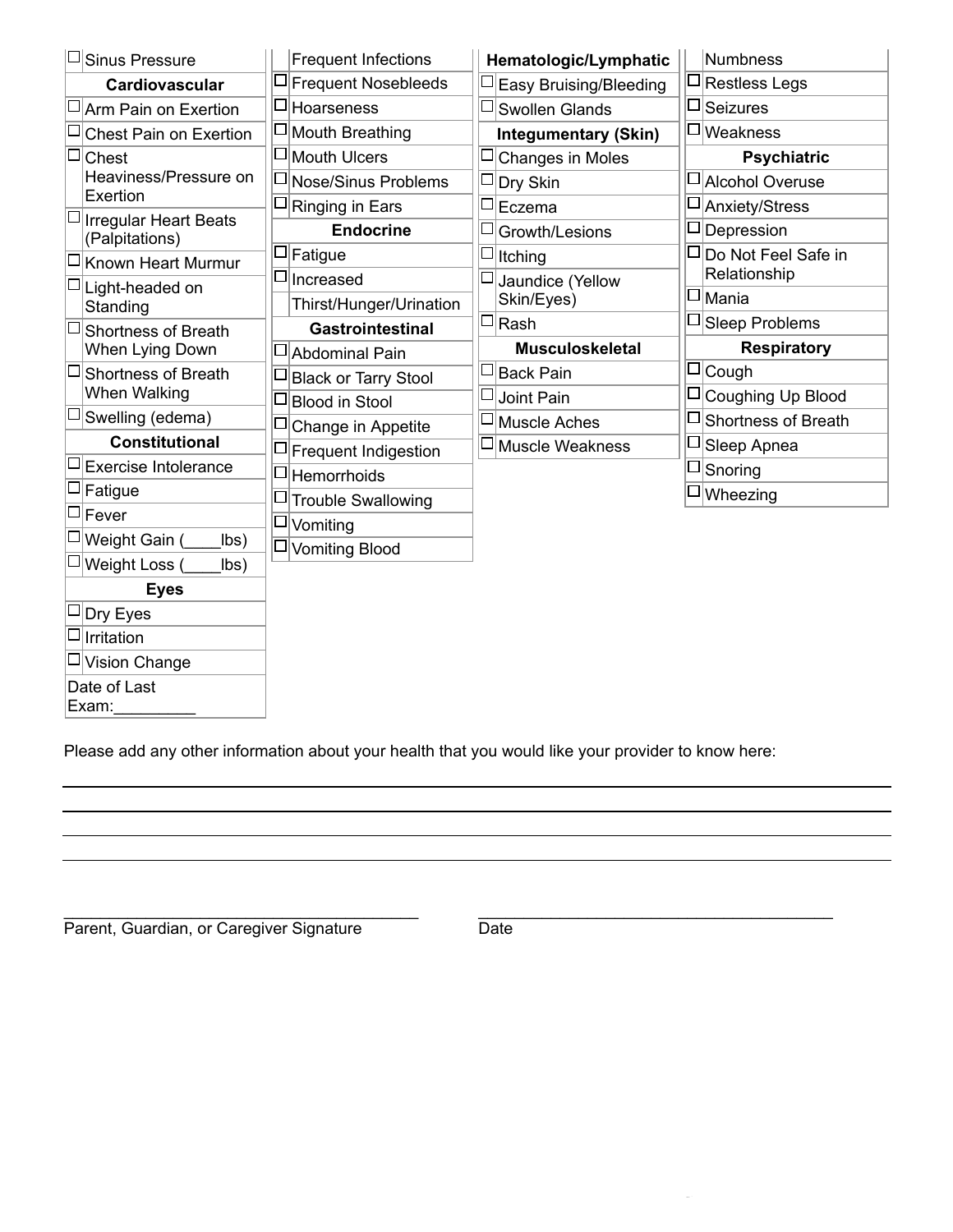

# **Financial Policy Patient Financial Agreement**

Advanced Practice Primary Care LLC is committed to serving our patients with professionalism and caring and from our patients we expect the same commitment. This includes being on time for your appointment and calling to cancel an appointment if you can't make it. It also includes financial responsibility, like presenting your identification and insurance cards at every appointment and making your copay and deductible payments at the time of your office visit with cash, check or credit card. Your responsibility is to provide us with accurate and complete information concerning your primary and secondary insurance medical benefits, including referral documents from other providers. Current identification and insurance benefit cards are to be presented at each office visit.

As a courtesy, Advanced Practice Primary Care LLC will file your insurance claim for you. If you are a Medicare patient, we will bill Medicare and your secondary insurance for you. For services outside of our clinic, like radiology, laboratory, surgery centers, physical therapy, hospitals and rehabilitation centers, it is your responsibility to know which facility you are required to use. If you aren't sure, please talk to your insurance member services or one of our staff before scheduling.

For Medicare patients: Medicare Patient's Signature – I authorize payment to be made on my behalf to Summit Medical Clinic for any services provided to me by my provider. I authorize my provider to release to the Health Care Financing Administration and its agents any information needed to determine my benefits. I understand that my signature requests payment be made to pay my claim. My signature also authorizes the release of medical information necessary to pay my claim. My signature also authorizes the release of benefits payable and medical information necessary to pay any secondary insurance payer.

Patient Name: (Print)

Patient Signature

I have read and I understand Advanced Practice Primary Care financial policies and I accept responsibility for the payment of any fees associated with my care.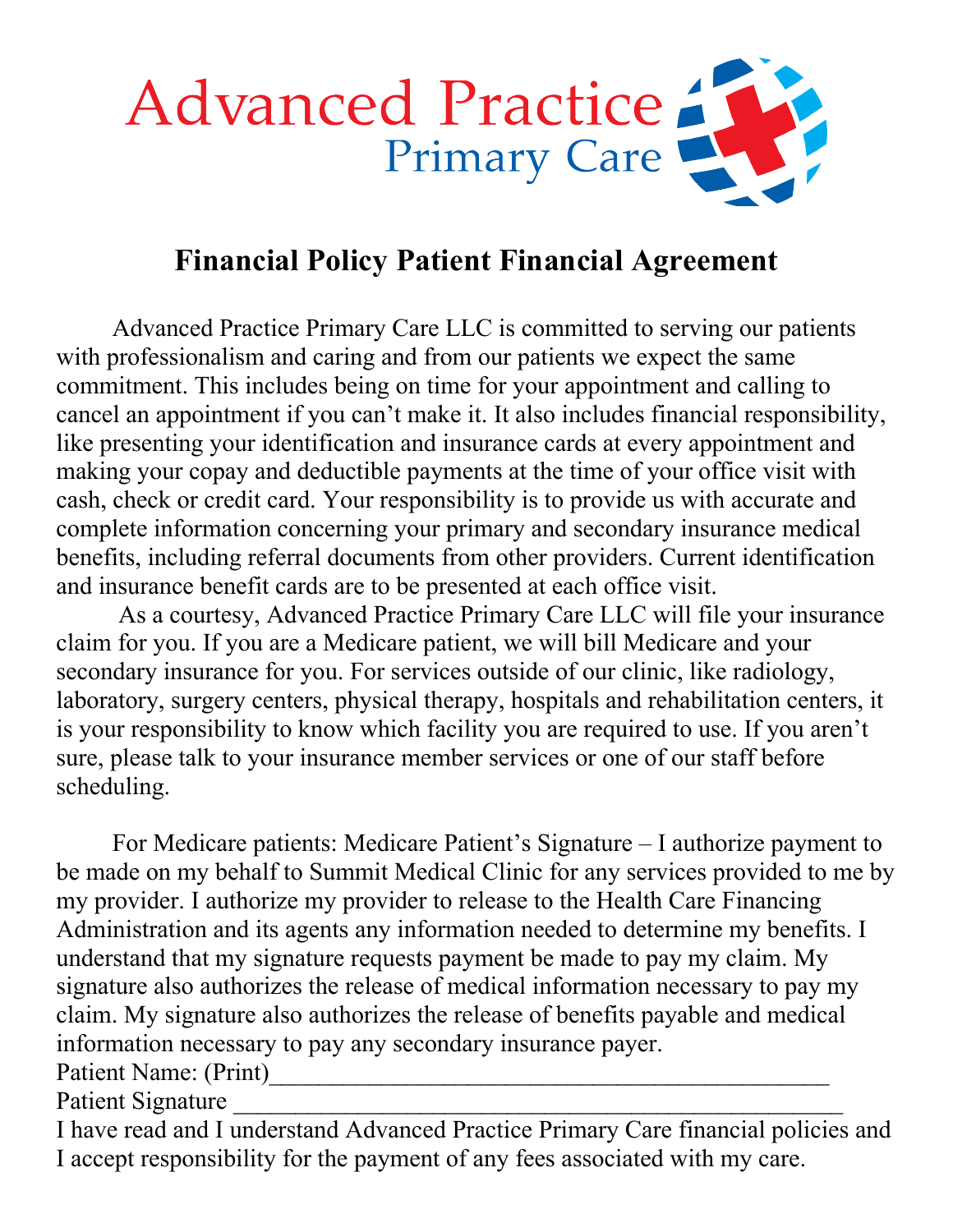This is a legally binding contract between Advanced Practice Primary Care LLC and you. The words, I, me, my, you and your all refer to the patient.

\_\_\_\_\_ (initial) I agree to be financially responsible for payment of Advanced Practice Primary Care LLC. Cash, check or credit cards are acceptable forms of payment for these services.

\_\_\_\_\_ (initial) Current insurance cards must be presented at every office visit. Advanced Practice Primary Care LLC is not responsible for filing your insurance claim, but as a courtesy we will do so. I agree to pay the remaining balance after my insurance has paid on my claim immediately upon receipt of a statement.

\_\_\_\_\_ (initial) I agree to give Advanced Practice Primary Care LLC my complete and accurate insurance information for primary and secondary insurance benefits including referral documents from other providers, if needed. I understand that if I fail to give complete and accurate information about my insurance benefits this may result in a denial of my claim or a delay in payment. I agree to pay Advanced Practice Primary Care LLC the balance on my account after my insurance claim has been processed.

\_\_\_\_\_ (initial) I agree that if my insurance benefit requires me to provide a referral and if the referral is not in place before my appointment, that I will pay in advance an estimate of charges for my office visit or reschedule my appointment.

\_\_\_\_\_ (initial) I understand that I will be responsible for any missed appointments or any cancelled appointments in which a 24 hour notice was not given. There will be a fee of \$30.00 for any missed office visits and \$50.00 for any missed office procedures.

(initial) I understand there will be a  $$25.00$  fee for all returned Checks

\_\_\_\_\_ (initial) I understand that all services provided to me by Advanced Practice Primary Care LLC are considered medically necessary, if I fail to have a procedure performed or do not comply with my provider's instructions it may be against medical advice and may void my insurance benefits. Should this occur, I agree to pay the balance remaining on my account after my insurance has been processed.

(initial) I understand that my insurance may or may not agree to the usual, customary or reasonable charges for my local area. I understand that my benefits may not cover all services or might deny payment for services that have been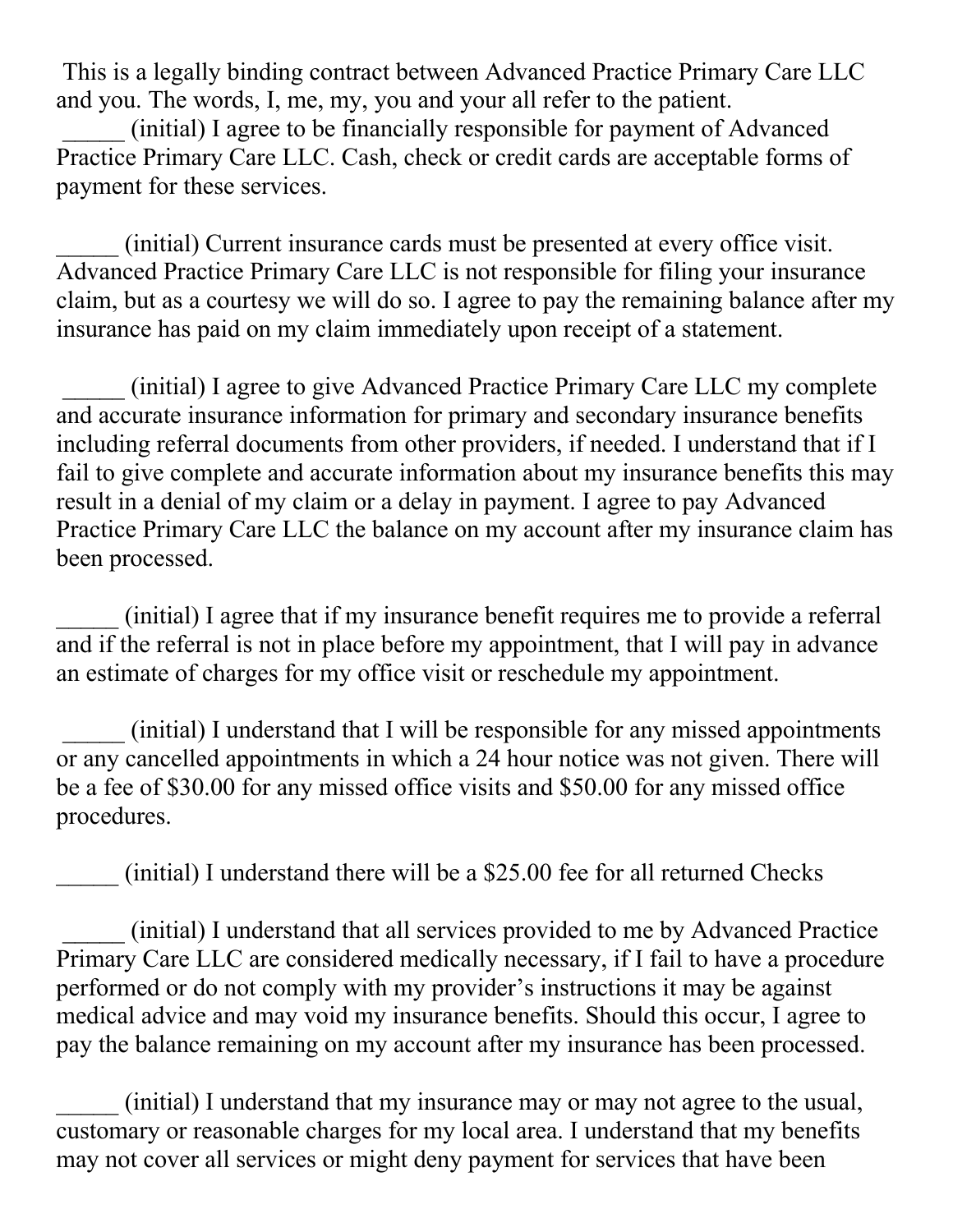approved of in advance. I agree to pay the balance remaining on my account after insurance has been processed.

(initial) If I have a high deductible policy or do not currently have insurance benefits, I agree to pay an estimate of charges for my office visit in advance and understand that other charges may apply.

\_\_\_\_\_ (initial) Advanced Practice Primary Care LLC has a contract with my insurance company. Advanced Practice Primary Care LLC will receive payments from my insurance company for covered services provided by my insurance benefits. I agree to pay co-payments and deductibles at the time of service. If copayments are not made at the time of service, I understand that my appointment may be rescheduled.

(initial) I agree to pay any balance remaining on my account for any reason upon receipt of a statement and I understand that when requested, I must give Advanced Practice Primary Care LLC my current address and other contact information. I understand that if I fail to pay the balance on my account this may result in Advanced Practice Primary Care LLC pursuing any collection means possible.

(initial) If my account becomes delinquent, it may be forwarded to an outside collection agency without notice. If this happens, I will be responsible for all costs of collection, including but not limited to interest, rebilling fees, court costs, attorney fees, and collection agency costs.

(initial) If the reason for my appointment is related to a work injury or auto accident, I agree to give Advanced Practice Primary Care LLC the case number or policy number, the workman's compensation or insurance carrier's name, address or other contact information at the time of my appointment so that Advanced Practice Primary Care LLC can bill workman's compensation or the auto insurance carrier for my visit. If I do not provide this information at the time of the visit, I agree to pay all charges for my visit. I have read and I understand Advanced Practice Primary Care LLC financial policies and I accept responsibility for the payment of any fees associated with my care.

 $\mathcal{L}_\mathcal{L} = \mathcal{L}_\mathcal{L} = \mathcal{L}_\mathcal{L} = \mathcal{L}_\mathcal{L} = \mathcal{L}_\mathcal{L} = \mathcal{L}_\mathcal{L} = \mathcal{L}_\mathcal{L} = \mathcal{L}_\mathcal{L} = \mathcal{L}_\mathcal{L} = \mathcal{L}_\mathcal{L} = \mathcal{L}_\mathcal{L} = \mathcal{L}_\mathcal{L} = \mathcal{L}_\mathcal{L} = \mathcal{L}_\mathcal{L} = \mathcal{L}_\mathcal{L} = \mathcal{L}_\mathcal{L} = \mathcal{L}_\mathcal{L}$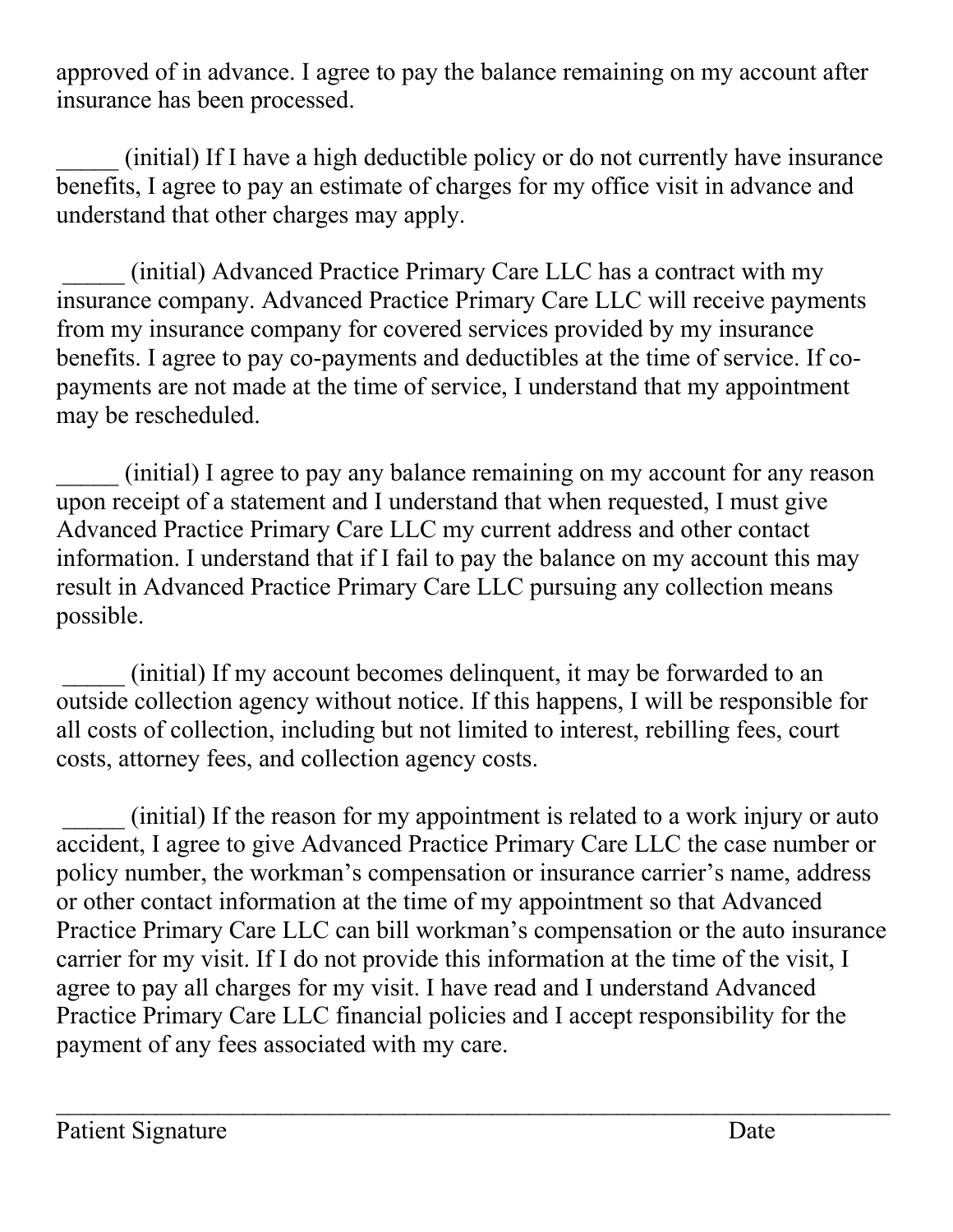# ASSIGNMENT OF BENEFITS

I hereby authorize direct payment of medical benefits, including medical benefits to which I am entitled to Advanced Practice Primary Care LLC.

This is a DIRECT ASSIGNMENT OF MY RIGHTS AND BENEFITS. This authorization will remain in effect until cancelled by me in writing. A copy of this authorization is as valid as the original document. I authorize the release of any medical information necessary to in order to obtain payment and I understand that I am financially responsible for all charges, late fees, interest, attorney fees and collection charges considered patient responsibility by my insurance company. I understand that if I am not insured, I am responsible for the charges of all services provided to me. I authorize Advanced Practice Primary Care LLC to deposit checks received on my account when made out in my name. I have read and I understand Summit Medical Clinic's financial policies and I accept responsibility for the payment of any fees associated with my care.

Patient Signature Date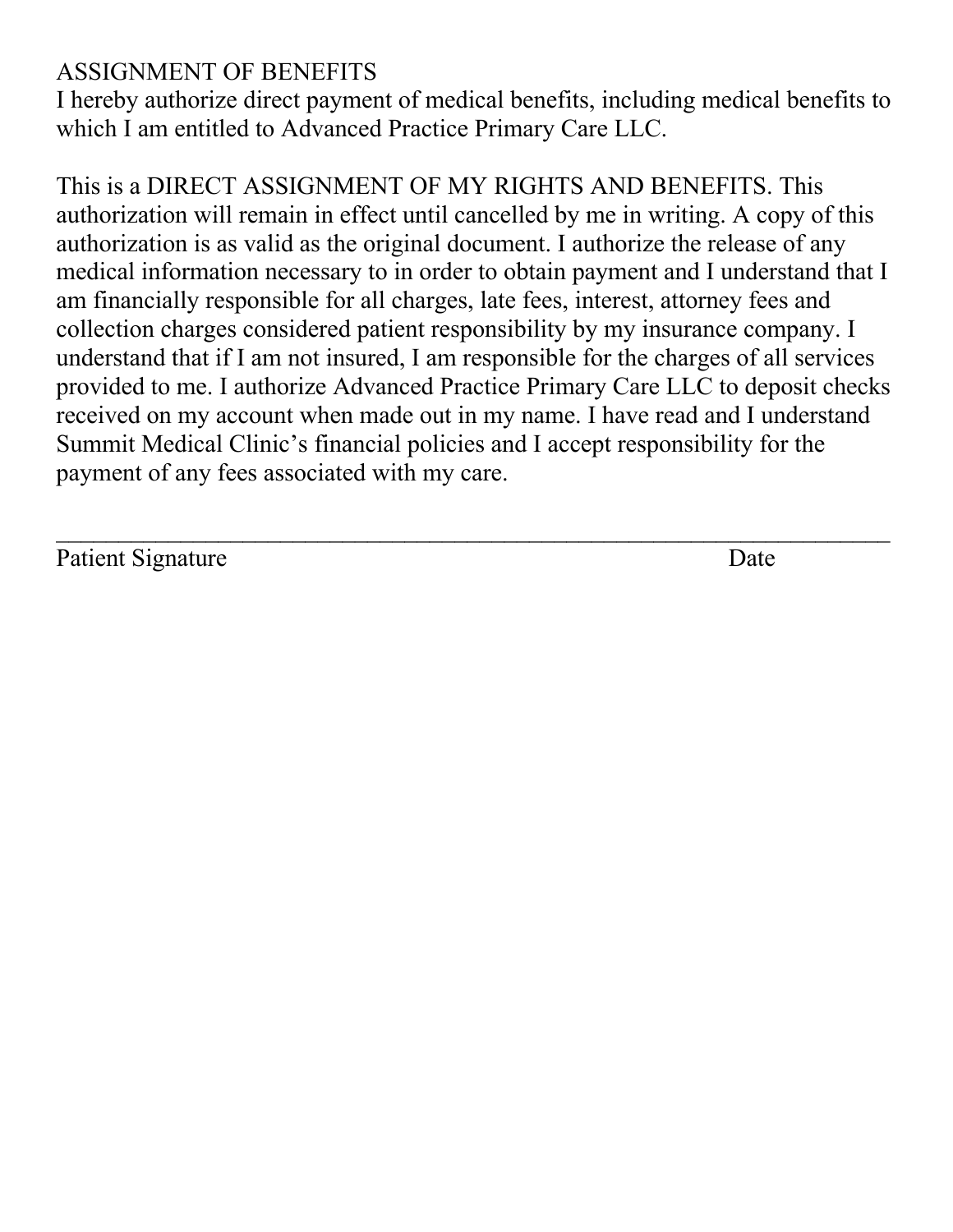#### **Patient Agreement Form**

#### **Patient Name:**

# Agreement for Controlled Prescriptions

The use of  $\qquad \qquad \qquad$  (print names of medication(s)) may cause addiction and is only one part of the treatment for: <u>condition—e.g., pain, anxiety, etc.</u>).

The goals of this medicine are:

 $\Box$  to improve my ability to work and function at home.

□ to help my \_\_\_\_\_\_\_\_\_\_\_\_\_\_\_\_\_\_\_\_\_(print name of condition—e.g., pain, anxiety, etc.) as much as possible without causing dangerous side effects.

I have been told that:

- 1. If I drink alcohol or use street drugs, I may not be able to think clearly and I could become sleepy and risk personal injury.
- 2. I may get addicted to this medicine.
- 3. If I or anyone in my family has a history of drug or alcohol problems, there is a higher chance of addiction.
- 4. If I need to stop this medicine, I must do it slowly or I may get very sick.

#### **I agree to the following:**

- **•** I am responsible for my medicines. I will not share, sell, or trade my medicine. I will not take anyone else's medicine.
- **•** I will not increase my medicine until I speak with my doctor or nurse.
- My medicine may not be replaced if it is lost, stolen, or used up sooner than prescribed.<br>
Will keep all appointments and the store for a strike than prescribed.
- I will keep all appointments set up by my doctor (e.g., primary care, physical therapy, mental<br>• I will keep all appointments set up by my doctor (e.g., primary care, physical therapy, mental health, substance abuse treatment, pain management)
- I will bring the pill bottles with any remaining pills of this medicine to each clinic visit.
- I agree to give a blood or urine sample, if asked, to test for drug use.
- **-** I agree I will not take any illegal substances

#### Refills

Refills will be made only during regular office hours—Monday through Friday, 8:00AM-4:30 PM. No refills on nights, holidays, or weekends. I must call at least three (3) working days ahead (M-F) to ask for a refill of my medicine. **No exceptions will be made**. I will not come to Primary Care for my refill until I am called by the nurse.

I must keep track of my medications. No early or emergency refills may be made.

#### **Pharmacy**

I will only use one pharmacy to get my medicine. My doctor may talk with the pharmacist about my medicines.

The name of my pharmacy is ...